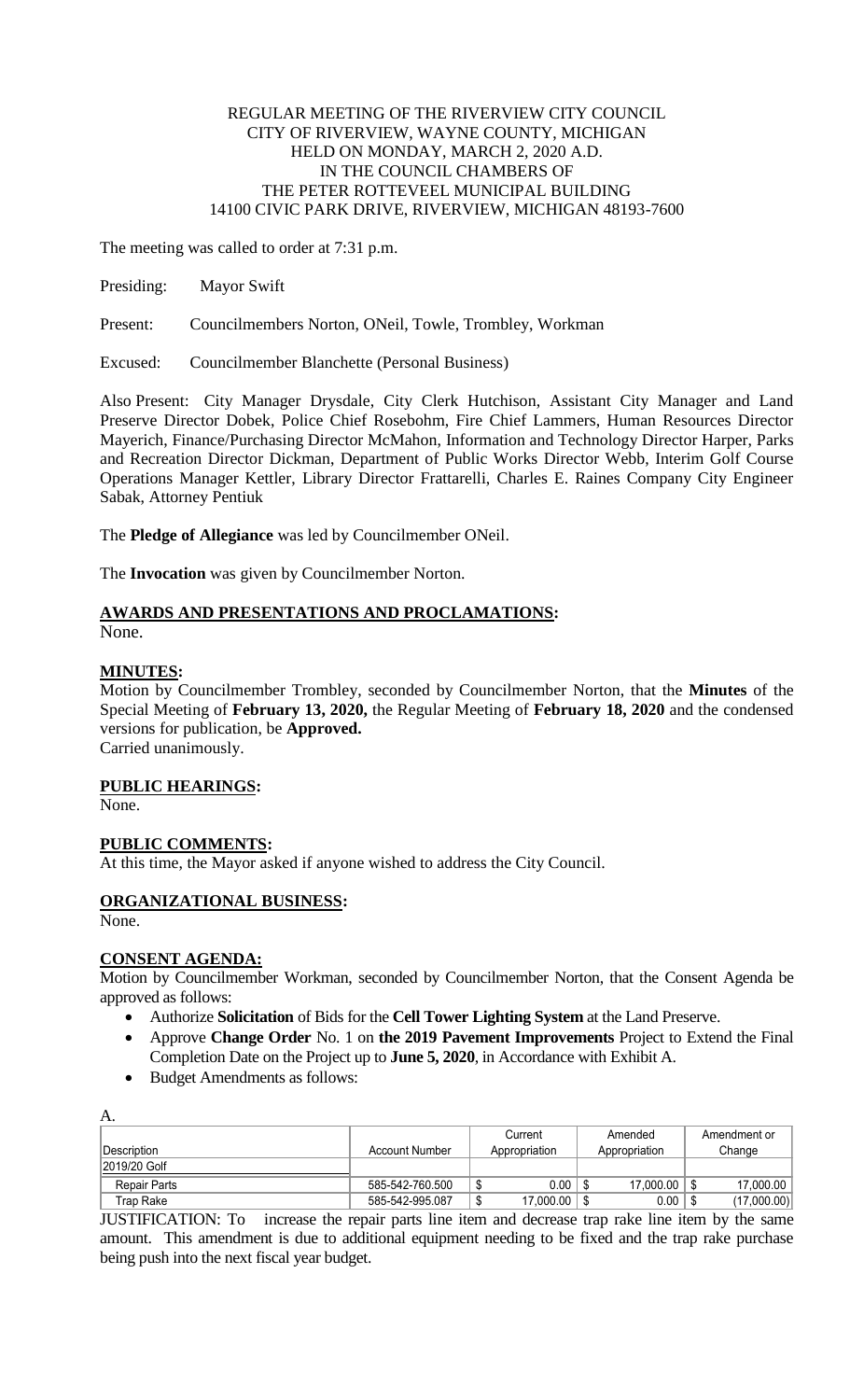B.

|                              |                 | Current          | Amended       | Amendment or |
|------------------------------|-----------------|------------------|---------------|--------------|
| <b>Description</b>           | Account Number  | Appropriation    | Appropriation | Change       |
| 2019/20 Golf                 |                 |                  |               |              |
| <b>Golf Course Equipment</b> | 584-542-974.060 | 0.00             | 5.000.00      | 5.000.00     |
| Cash Register                | 584-542-987.300 | 5.000.00<br>- 13 | 0.00          | (5,000.00)   |

JUSTIFICATION: To increase the golf course equipment line item and decrease cash register line item by the same amount. The new point of service software will not be needed until the fall of 2020 and a new drag brush for topdressing and new tines for aerating are needed for the upcoming golf season. Carried unanimously.

# **RESOLUTIONS:**

Motion by Councilmember Trombley, seconded by Councilmember ONeil, that the Resolution to Schedule a **Public Hearing** for **March 16, 2020** at 7:30 PM for the Purpose of **Receiving Comments** on the **Establishment** of a **Public Act 33 Public Safety Special Assessment District**, be Adopted.

# RESOLUTION NO. 20-04 RESOLUTION TO ESTABLISH A PUBLIC ACT 33 PUBLIC SAFETY SPECIAL ASSESSMENT DISTRICT

- WHEREAS, the City Council of the City of Riverview, County of Wayne, State of Michigan, pursuant to Act 33, Public Acts of Michigan, 1951, as amended, on its own initiative, tentatively declares its intent to create a special assessment district to pay for certain costs and expenses of fire motor vehicles, apparatus, equipment, housing and operations (the "Assessed Costs") and assess the costs thereof to the property specially benefitted by said fire protection in the special assessment district tentatively described in Exhibit A attached hereto and made a part hereof; and
- WHEREAS, the City Council has caused to be prepared estimates of the Assessed Costs which have been received by the City Council and are on file with the City Clerk; and
- WHEREAS, the City Council desires to fix the day for a hearing on the estimates of the Assessed Costs and on the question of creating the special assessment district.

# NOW, THEREFORE, BE IT RESOLVED THAT:

- 1. The preparation of the estimates of the Assessed Costs is hereby ratified, confirmed and approved.
- 2. The City Council hereby tentatively designates as the special assessment district against which the Assessed Costs are to be assessed on all of the lots and parcels of land in the City as more particularly described in Exhibit A attached hereto and made a part hereof.
- 3. The City Council shall meet at City Hall, 14100 Civic Park Drive, Riverview, Michigan on Monday, March 16, 2020, at 7:30 o'clock p.m., prevailing Eastern Time, at which time and place the City Council shall hear suggestions and objections to the estimates of Assessed Costs and on the question of creating the special assessment district therefor.
- 4. The City Clerk is hereby authorized and directed to cause notice of such hearing to be published twice prior to said hearing in the News-Herald, a newspaper of general circulation in the City, the first publication to be at least ten (10) days before the time of hearing and the second publication to be at least five (5) days before the time of the hearing, and the City Clerk shall cause notice of said hearing to be mailed by first-class mail to all record owners of or persons in interest in property in the special assessment district as shown on the last City tax assessment records of the City at least ten (10) days before the date of said hearing.
- 5. Said notice shall be in substantially the form attached hereto as Exhibit B.
- 6. All resolutions and parts of resolutions insofar as they conflict with the provisions of this resolution be and the same hereby are rescinded.

# EXHIBIT A

# Tentative Special Assessment District

The special assessment district shall consist of all lots and parcels of land within the City of Riverview, County of Wayne, Michigan.